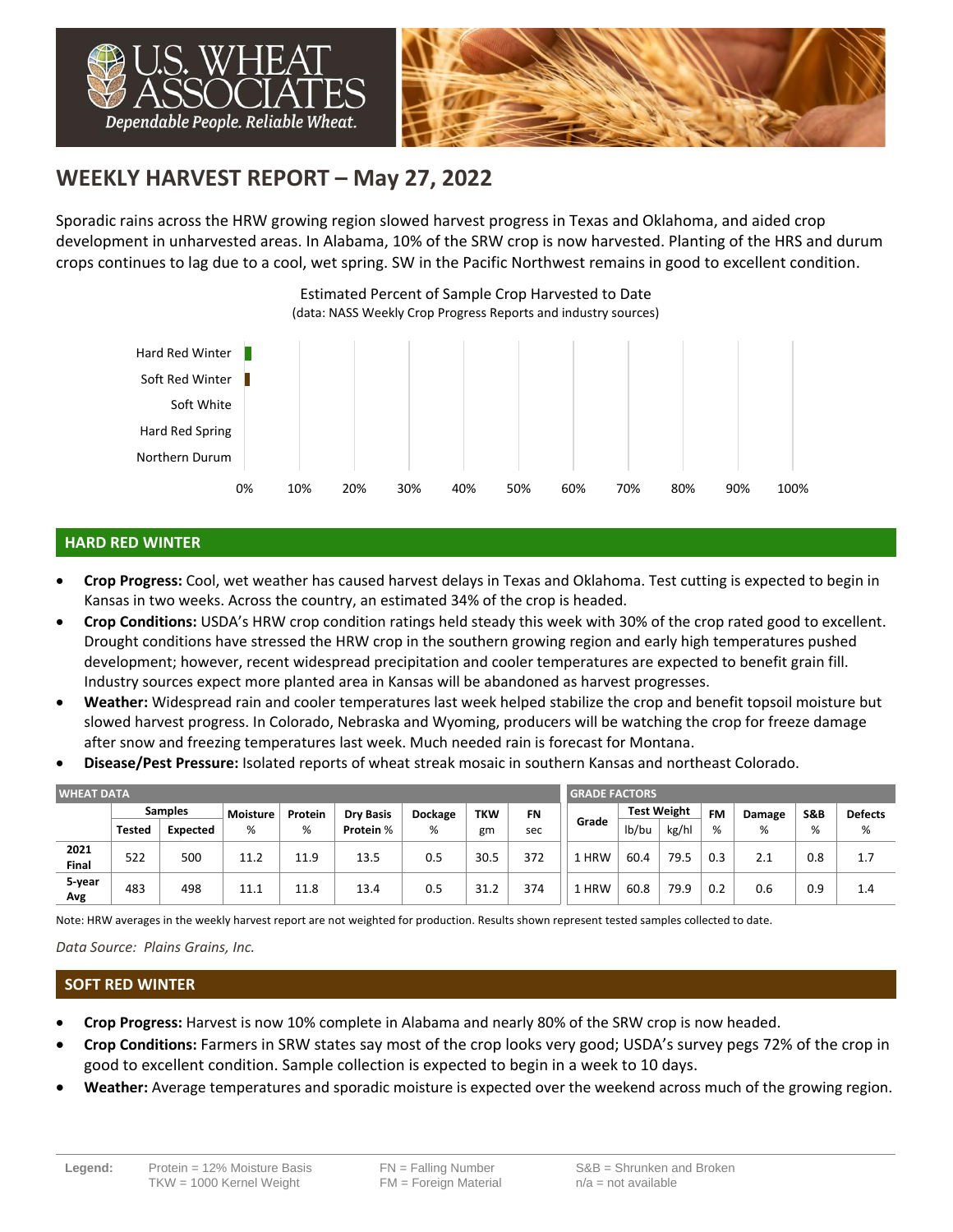| <b>WHEAT DATA</b> |                |                 |                 |         |                  |         |            |           | <b>GRADE FACTORS</b> |       |                    |     |        |                |                |
|-------------------|----------------|-----------------|-----------------|---------|------------------|---------|------------|-----------|----------------------|-------|--------------------|-----|--------|----------------|----------------|
|                   | <b>Samples</b> |                 | <b>Moisture</b> | Protein | <b>Dry Basis</b> | Dockage | <b>TKW</b> | <b>FN</b> |                      |       | <b>Test Weight</b> |     | Damage | <b>S&amp;B</b> | <b>Defects</b> |
|                   | <b>Tested</b>  | <b>Expected</b> | %               | %       | Protein %        | %       | gm         | sec       | Grade                | lb/bu | kg/hl              | %   | %      | %              | %              |
| 2021<br>Final     | 263            | 300             | 13.6            | 9.3     | 10.5             | 0.3     | 34.4       | 297       | 2 SRW                | 59.7  | 78.6               | 0.1 | 0.3    | 0.5            | 0.9            |
| 5-year<br>Avg     | 250            | 294             | 13.3            | 9.5     | 10.8             | 0.4     | 32.8       | 309       | 2 SRW                | 58.9  | 77.5               | 0.1 | 0.5    | 0.6            | 1.2            |

Note: SRW averages in the weekly harvest report are simple averages of all samples tested and have not been weighted by the estimated production for each of the 18 reporting areas.

*Data Source: Great Plains Analytical Laboratory*

## **SOFT WHITE**

- **Crop Progress:** The soft white winter wheat crop is progressing with 7% headed in Washington, 8% in Idaho and 22% in Oregon. Planting of the soft white spring crop is nearly complete at 95%; emergence is behind the 5-year average with 65% emerged in Washington and Idaho and 96% in Oregon.
- **Crop Conditions:** USDA rates the winter crop at 63% good to excellent and the spring crop 73%.
- **Weather:** Recent precipitation continues to boost topsoil moisture and improve overall drought conditions. Cool, wet weather has slowed crop development.
- **Disease/Pest Pressure:** Industry representatives in Oregon report isolated cases of stripe rust in susceptible varieties.

| <b>WHEAT DATA</b> |                |                 |                 |         |                  |         |            |           |       | <b>GRADE FACTORS</b> |                    |     |        |                |                |  |  |
|-------------------|----------------|-----------------|-----------------|---------|------------------|---------|------------|-----------|-------|----------------------|--------------------|-----|--------|----------------|----------------|--|--|
|                   | <b>Samples</b> |                 | <b>Moisture</b> | Protein | <b>Dry Basis</b> | Dockage | <b>TKW</b> | <b>FN</b> |       |                      | <b>Test Weight</b> |     | Damage | <b>S&amp;B</b> | <b>Defects</b> |  |  |
|                   | <b>Tested</b>  | <b>Expected</b> | %               | %       | Protein %        | %       | gm         | sec       | Grade | lb/bu                | kg/hl              | %   | %      | %              | %              |  |  |
| 2021<br>Final     | 375            | 390             | 8.8             | 11.3    | 12.3             | 0.5     | 29         | 344       | 2 SW  | 59.3                 | 77.9               |     | 0.1    |                | 1.1            |  |  |
| 5-year<br>Avg     | 438            | 392             | 9.1             | 10.0    | 11.3             | 0.5     | 34.6       | 327       | 1 SW  | 61.1                 | 80.3               | 0.0 | 0.1    | 0.6            | 0.7            |  |  |

Note: SW averages in the weekly harvest report are weighted for production. Results shown represent tested samples collected to date.

*Data Source: Wheat Marketing Center*

# **HARD RED SPRING**

- **Crop Progress:** HRS planting in Minnesota and North Dakota continues to lag due to wet fields; state representatives are concerned that many fields will not get planted. Minnesota is 11% planted compared to the 5-year average of 90% and North Dakota is 27% planted compared to an average of 80%. South Dakota is 94% planted and 69% emerged. Montana is 85% planted and 59% emerged.
- **Crop Conditions:** USDA rates the HRS crop in South Dakota as 54% good to excellent condition; spring wheat crop conditions are not yet available for Minnesota, North Dakota or Montana. Moisture is needed in Montana and South Dakota for optimal crop development.
- **Weather:** Planting progress in Minnesota and North Dakota will be aided by drier, warmer conditions. Widespread rain is forecast for Montana.

| <b>WHEAT DATA</b>    |                |          |                 |         |                  |         |            |           | <b>GRADE FACTORS</b> |                    |       |           |        |                |                |            |  |
|----------------------|----------------|----------|-----------------|---------|------------------|---------|------------|-----------|----------------------|--------------------|-------|-----------|--------|----------------|----------------|------------|--|
|                      | <b>Samples</b> |          | <b>Moisture</b> | Protein | <b>Dry Basis</b> | Dockage | <b>TKW</b> | <b>FN</b> |                      | <b>Test Weight</b> |       | <b>FM</b> | Damage | <b>S&amp;B</b> | <b>Defects</b> | <b>DHV</b> |  |
|                      | <b>Tested</b>  | Expected | %               | %       | Protein %        | %       | gm         | sec       | Grade                | lb/bu              | kg/hl | %         | %      | %              | %              | %          |  |
| 2021<br><b>Final</b> | 481            | 451      | 11.6            | 15.4    | 17.5             | 0.6     | 29.3       | 377       | <b>DNS</b>           | 61.3               | 80.6  |           | 0.2    |                | 1.3            | 80         |  |
| 5-year<br>Avg        | 474            | 457      | 12.0            | 14.6    | 16.6             | 0.6     | 30.8       | 375       | 1 NS                 | 61.5               | 80.9  | 0.0       | 0.3    | 0.9            | 1.2            | 73         |  |

Note: HRS averages in the weekly harvest report are not weighted for production. Results shown represent tested samples collected to date.

*Data source: North Dakota State University, Hard Red Spring Wheat Quality Laboratory*